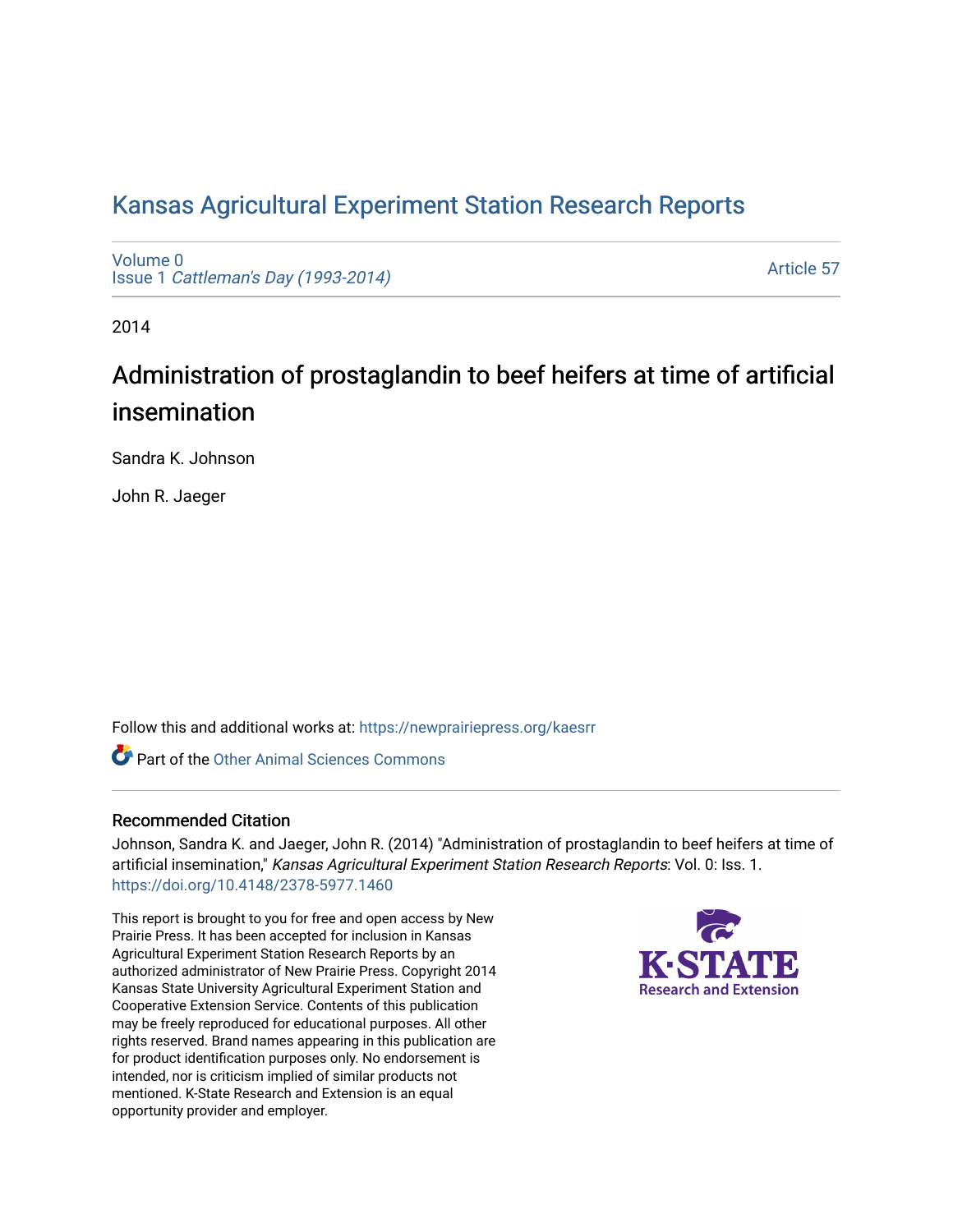## Administration of prostaglandin to beef heifers at time of artificial insemination

#### Abstract

Transportation of sperm is a critical component of reproductive success. Another factor in reproductive success are the contractions of the uterine myometrium, which influence the number of sperm that reach the oviduct. prostaglandin F2α(PG) is present in bull semen and has a variety of functions in reproduction, including stimulating myometrial contractions. Evidence of improved fertility after administration of PG at breeding has been shown in the rabbit, sow, and cow. An injection of PG at the time of insemination improved conception rates in heifers inseminated with semen with only 30% motility. The objective of the study was to determine if administration of prostaglandin F2αat the time of insemination would improve pregnancy rate to artificial insemination (AI) when insemination occurred after observed estrus or at fixed-time insemination.

#### Keywords

Cattlemen's Day, 2014; Kansas Agricultural Experiment Station contribution; no. 14-262-S; Report of progress (Kansas State University. Agricultural Experiment Station and Cooperative Extension Service); 1101; Beef Cattle Research, 2014 is known as Cattlemen's Day, 2014; Beef; Artificial insemination; Fertility; Prostaglandin

#### Creative Commons License



This work is licensed under a [Creative Commons Attribution 4.0 License](https://creativecommons.org/licenses/by/4.0/).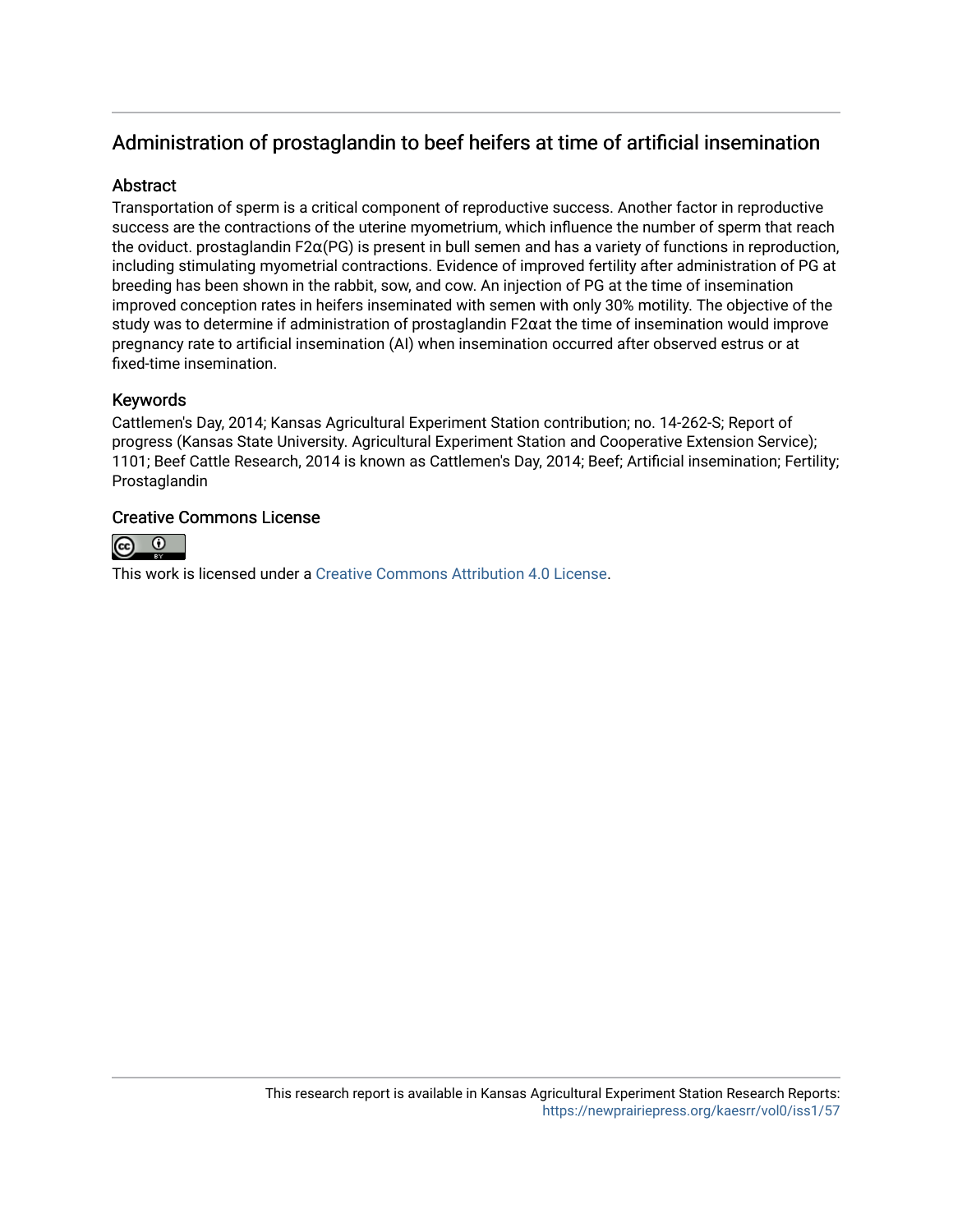# Administration of Prostaglandin to Beef Heifers at Time of Artificial Insemination

## *S.K. Johnson and J.R. Jaeger*

### Introduction

Transportation of sperm is a critical component of reproductive success. Another factor in reproductive success are the contractions of the uterine myometrium, which influence the number of sperm that reach the oviduct. Prostaglandin  $F_{2\alpha}$  (PG) is present in bull semen and has a variety of functions in reproduction, including stimulating myometrial contractions. Evidence of improved fertility after administration of PG at breeding has been shown in the rabbit, sow, and cow. An injection of PG at the time of insemination improved conception rates in heifers inseminated with semen with only 30% motility. The objective of the study was to determine if administration of prostaglandin  $F_{2a}$  at the time of insemination would improve pregnancy rate to artificial insemination (AI) when insemination occurred after observed estrus or at fixed-time insemination.

### Experimental Procedures

Angus and Angus cross yearling heifers ( $n = 268$ ) at a single location were assigned randomly to AI either after observed estrus or at a fixed time. To synchronize estrus, all heifers received a standard melengesterol acetate (MGA)–PG protocol of 0.5 mg/head per day of MGA (Pfizer Animal Health, Whitehouse Station, NJ/Zoetis Florham Park, NJ) for 14 days and 5 mL Prostamate (PG, IVX Animal Health, St. Joseph, MO/Bayer, Shawnee Mission, KS), either 18.5 ( $n = 117$ ; fixed-time AI) or 19 ( $n = 151$ ; observed estrus AI) days after the last feeding of MGA (Figure 1). Experienced technicians inseminated heifers in the observed estrus AI group 6 to 12 hours after detected estrus. Sixty hours after the Prostamate injection, heifers in the fixed-time AI group received 2 mL OvaCyst (gonadotropin-releasing hormone, IVX Animal Health/Bayer) and were inseminated. At the time of insemination, every other heifer received 2 mL Estrumate (PG, Intervet-Shering Plough, Millsboro, DE/Merck, Summit, NJ). Seven sires were used and were balanced across treatments. Pregnancy rate to AI was determined via ultrasonography 42 days after AI.

### Results and Discussion

Reproductive tract scores, measured 45 to 60 days prior to breeding in a subset of 166 heifers (Table 1) indicated heifers met standard recommendations of 50% or more with tract scores of 3 or greater prior to breeding. The average interval between PG injections on day 18.5 to fixed-time AI was  $62.2 \pm 1.1$  hours. Pregnancy rate to AI ( $P < 0.06$ ) tended to be higher in heifers inseminated after observed estrus (57%) than timed-AI (46%). The interaction of insemination type with PG treatment at AI tended to be significant ( $P < 0.08$ ). Pregnancy rate to AI was lowest in fixed-timed AI heifers that did not receive PG at insemination (Figure 2). The incidence of standing estrus was not recorded for heifers in the fixed-timed AI group. Sperm transport may be improved in fixed-time AI heifers treated with PG that were not in heat at the time of insemination.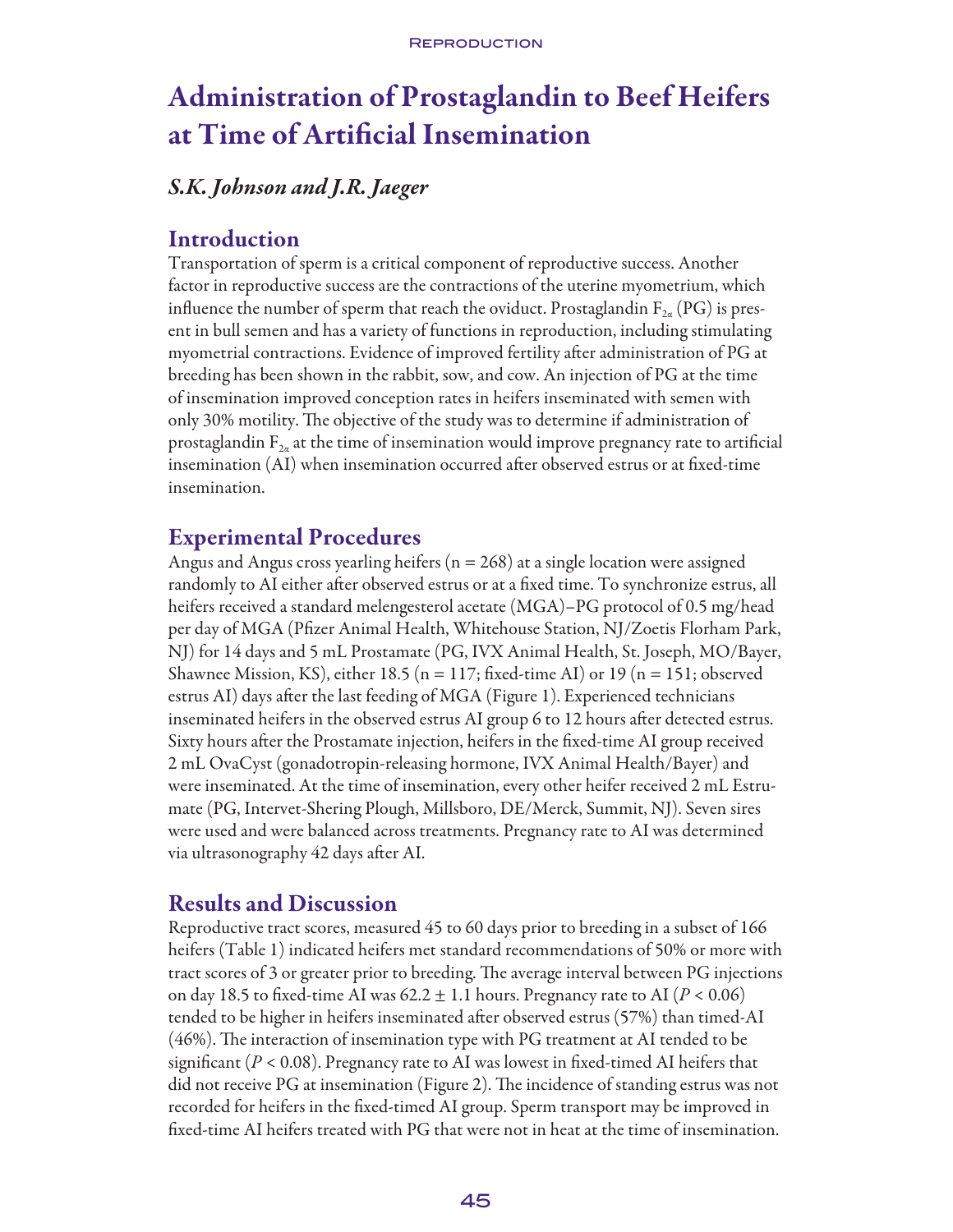#### **REPRODUCTION**

Further research is needed to clarify if administration of  $\mathrm{PGF}_{2\alpha}$  at the time of insemination may improve conception to fixed-time AI.

## **Implications**

This study provides evidence that insemination after observed estrus tends to produce more AI pregnancies than fixed-timed AI at 60 hours after PG in the MGA-PG protocol. The study also shows that additional research is needed to determine the potential benefit of  $PGF_{2a}$  at fixed-timed AI.

| Table 1. Distribution of reproductive tract scores in yearling heifers |                                       |  |      |      |  |
|------------------------------------------------------------------------|---------------------------------------|--|------|------|--|
|                                                                        | Reproductive tract score <sup>1</sup> |  |      |      |  |
|                                                                        |                                       |  |      |      |  |
| Proportion of heifers, %                                               | 06                                    |  | 47 G | 10 X |  |

 $1\,\text{l}$  = infantile; 5 = mature tract and corpus luteum.



Figure 1. Diagram of treatments for synchronization of estrus and time of artificial insemination (AI). MGA = melengesterol acetate (Pfizer Animal Health, Whitehouse Station, NJ); PG = prostaglandin  $F_{2a}$ , Prostamate (IVX Animal Health, St. Joseph, MO) day 32–33 and Estrumate (Intervet-Schering Plough, Millsboro, DE) after day 33; GnRH = gonadotropin-releasing hormone (OvaCyst, IVX Animal Health, St Joseph, MO).